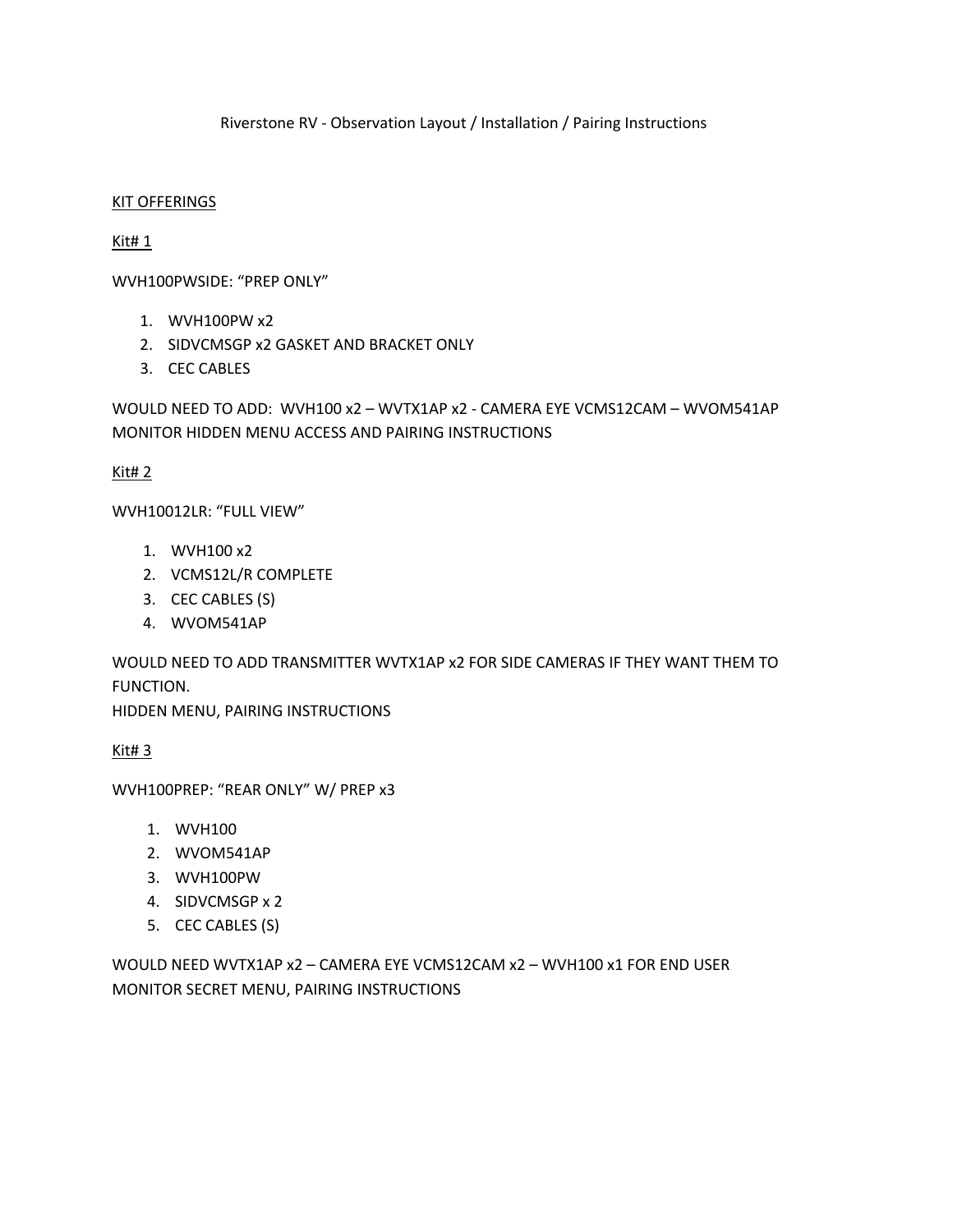# **INSTALLATION INSTRUCTIONS**

WIRELESS CAMERA AND WIRELESS CAMERA TRANSMITTER REQUIRE 12VDC POWER AND GROUND

THIS IS TYPICALLY TAKEN FROM THE CLEARANCE LIGHT CIRCUIT. WE RECOMMEND FOLLOWING THE PAIRING INSTURCTIONS BELOW:

\*PLEASE NOTE IF THE CAMERA IS ALREADY INSTALLED AND RECEIVING POWER YOU MUST HAVE A WAY TO INTERUPT POWER TO THE CIRCUIT MOMENTARILY FOR THE CAMERA OR TRANSMITTER TO PAIR WITH THE MONITOR.

# **PAIRING INSTRUCTIONS**

1. ENTER THE MONITORS HIDDEN MENU:

WITH THE POWER OFF, PRESS AND RELEASE THE BRIGHT +, BRIGHT -, & POWER BUTTON QUICKLY



2. SELECT MODE/CH 4 & CONFIRM BY PRESSING THE SELECT/PAIR BUTTON

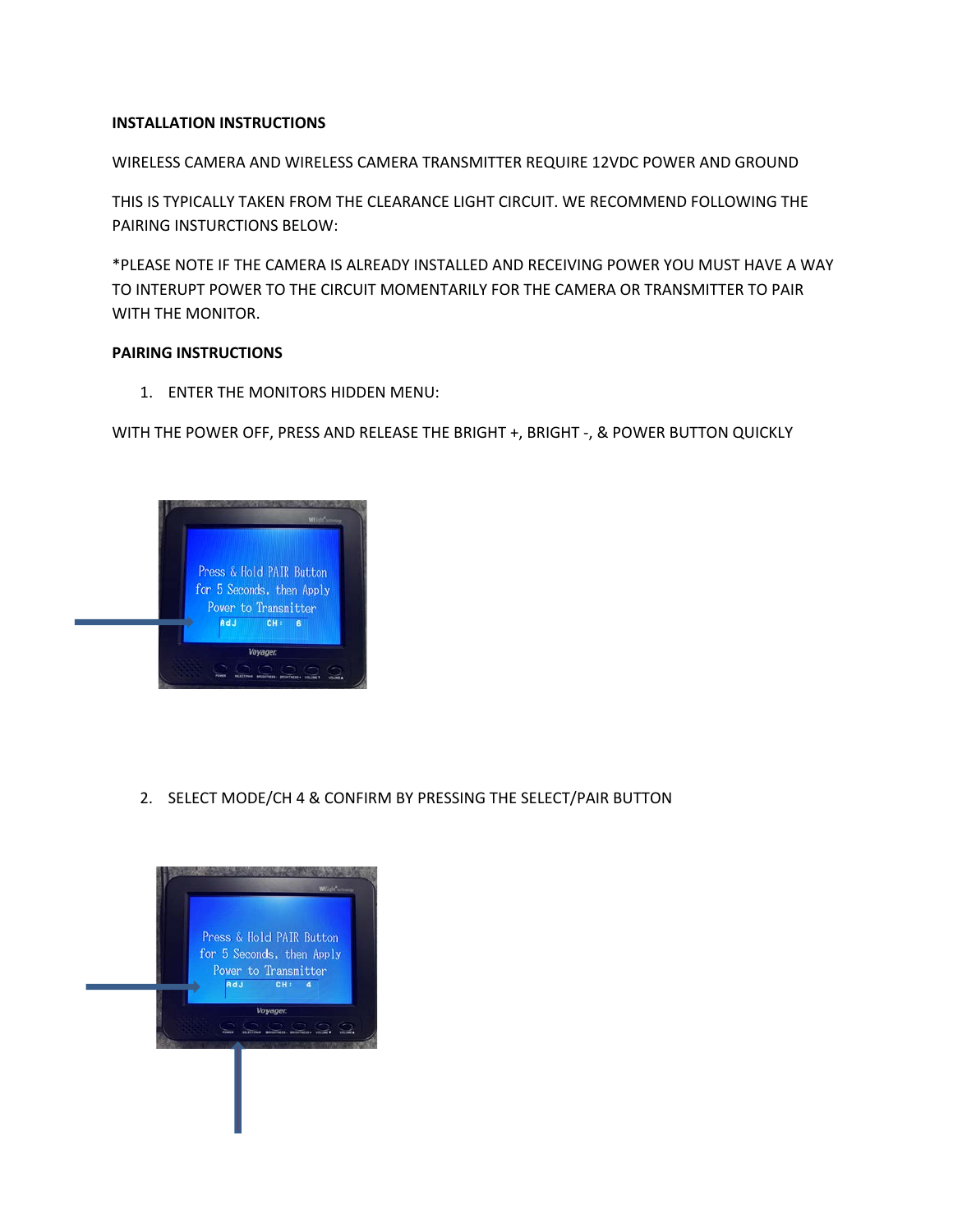3. POWER ON MONITOR AND SELECT THE CAMERA INPUT USING THE SELECT/PAIR BUTTON ON THE MONITOR



4. PRESS AND HOLD SELECT/PAIRING BUTTON UNTIL THE MONITOR WILL BEGINS COUNTING DOWN